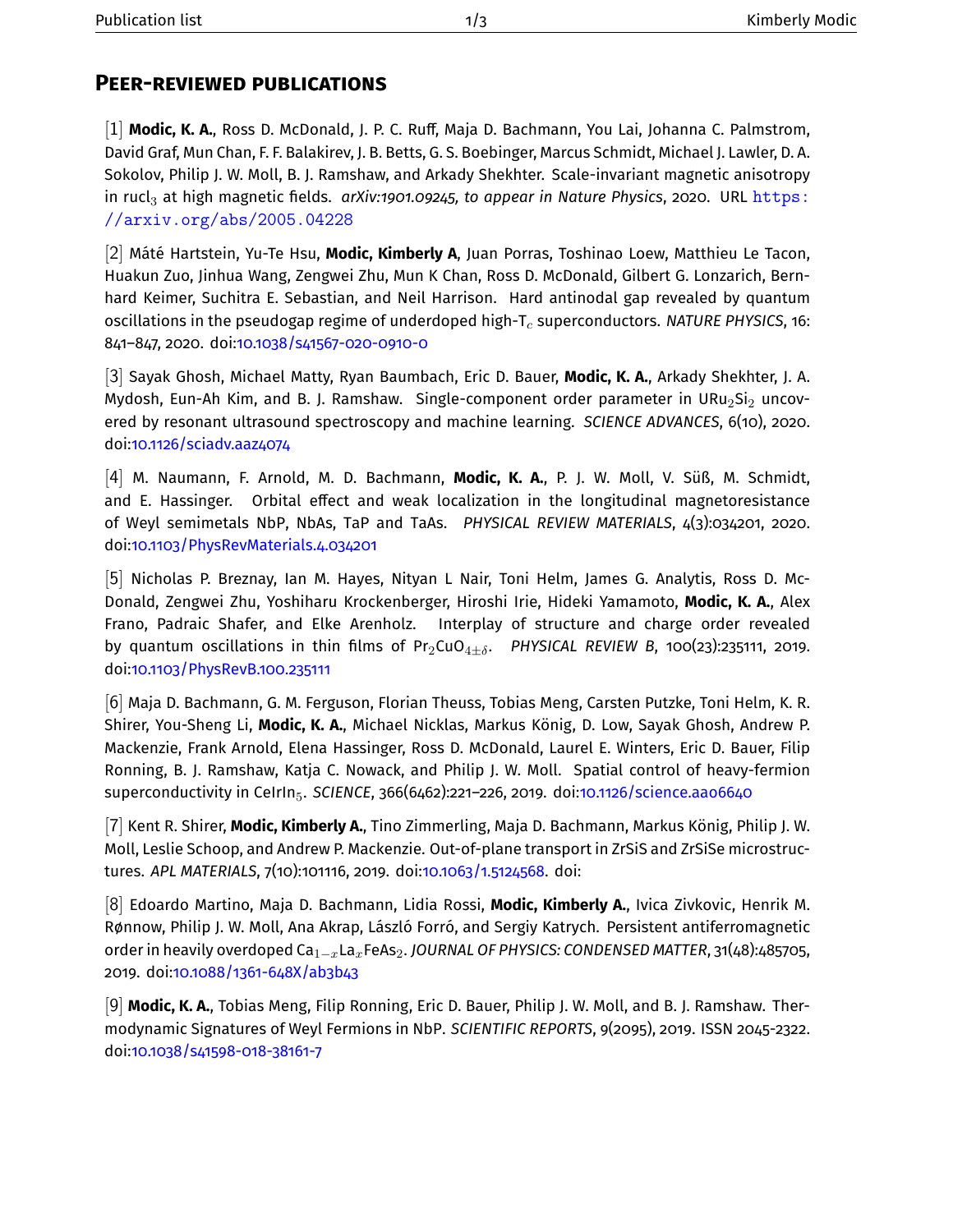[10] **Modic, K. A.**, B. J. Ramshaw, A. Shekhter, and C. M. Varma. Chiral spin order in some purported Kitaev spin-liquid compounds. *PHYSICAL REVIEW B*, 98(205110), 2018b. ISSN 2469-9950. doi[:10.1103/PhysRevB.98.205110](https://doi.org/10.1103/PhysRevB.98.205110)

[11] B. J. Ramshaw, **Modic, K. A.**, Arkady Shekhter, Yi Zhang, Eun-Ah Kim, Philip J. W. Moll, Maja D. Bachmann, M. K. Chan, J. B. Betts, F. Balakirev, A. Migliori, N. J. Ghimire, E. D. Bauer, F. Ronning, and R. D. McDonald. Quantum limit transport and destruction of the Weyl nodes in TaAs. *NATURE COM-MUNICATIONS*, 9(2217), 2018. ISSN 2041-1723. doi[:10.1038/s41467-018-04542-9](https://doi.org/10.1038/s41467-018-04542-9)

[12] **Modic, K. A.**, Maja D. Bachmann, B. J. Ramshaw, F. Arnold, K. R. Shirer, Amelia Estry, J. B. Betts, Nirmal J. Ghimire, E. D. Bauer, Marcus Schmidt, Michael Baenitz, E. Svanidze, Ross D. McDonald, Arkady Shekhter, and Philip J. W. Moll. Resonant torsion magnetometry in anisotropic quantum materials. *NATURE COMMUNICATIONS*, 9(3975), 2018a. ISSN 2041-1723. doi[:10.1038/s41467-018-06412-w](https://doi.org/10.1038/s41467-018-06412-w)

[13] P. Giraldo-Gallo, J. A. Galvis, Z. Stegen, **Modic, K. A.**, F. F. Balakirev, J. B. Betts, X. Lian, C. Moir, S. C. Riggs, J. Wu, A. T. Bollinger, X. He, I. Bozovic, B. J. Ramshaw, R. D. McDonald, G. S. Boebinger, and A. Shekhter. Scale-invariant magnetoresistance in a cuprate superconductor. *SCIENCE*, 361(6401): 479–481, 2018. ISSN 0036-8075. doi[:10.1126/science.aan3178](https://doi.org/10.1126/science.aan3178)

[14] Edoardo Martino, Alla Arakcheeva, Gabriel Autes, Andrea Pisoni, Maja D. Bachmann, **Modic, Kimberly A.**, Toni Helm, Oleg V. Yazyev, Philip J. W. Moll, László Forró, et al. Sr2Pt<sub>8−x</sub>As: a layered incommensurately modulated metal with saturated resistivity. *INTERNATIONAL UNION OF CRYSTALLOGRA-PHY*, 5(4), 2018. doi[:10.1107/S2052252518007303](https://doi.org/10.1107/S2052252518007303)

[15] **Modic, K. A.**, B. J. Ramshaw, J. B. Betts, Nicholas P. Breznay, James G. Analytis, Ross D. McDonald, and Arkady Shekhter. Robust spin correlations at high magnetic fields in the harmonic honeycomb iridates. *NATURE COMMUNICATIONS*, 8(180), 2017. ISSN 2041-1723. doi[:10.1038/s41467-017-00264-6](https://doi.org/10.1038/s41467-017-00264-6)

[16] Z. Zhu, R. D. McDonald, A. Shekhter, B. J. Ramshaw, **Modic, K. A.**, F. F. Balakirev, and N. Harrison. Magnetic field tuning of an excitonic insulator between the weak and strong coupling regimes in quantum limit graphite. *SCIENTIFIC REPORTS*, 7(1733), 2017. ISSN 2045-2322. doi[:10.1038/s41598-017-](https://doi.org/10.1038/s41598-017-01693-5) [01693-5](https://doi.org/10.1038/s41598-017-01693-5)

[17] Arkady Shekhter, **Modic, K. A.**, R. D. McDonald, and B. J. Ramshaw. Thermodynamic constraints on the amplitude of quantum oscillations. *PHYSICAL REVIEW B*, 95(121106), 2017. ISSN 2469-9950. doi[:10.1103/PhysRevB.95.121106](https://doi.org/10.1103/PhysRevB.95.121106)

[18] B. J. Ramshaw, N. Harrison, S. E. Sebastian, S. Ghannadzadeh, **Modic, K. A.**, D. A. Bonn, W. N. Hardy, Ruixing Liang, and P. A. Goddard. Broken rotational symmetry on the Fermi surface of a high-T<sup>c</sup> superconductor. *NPJ QUANTUM MATERIALS*, 2(53), 2017. ISSN 2397-4648. doi[:10.1038/s41535-017-](https://doi.org/10.1038/s41535-017-0030-y) [0030-y](https://doi.org/10.1038/s41535-017-0030-y)

[19] Philip J. W. Moll, Andrew C. Potter, Nityan L. Nair, B. J. Ramshaw, **Modic, K. A.**, Scott Riggs, Bin Zeng, Nirmal J. Ghimire, Eric D. Bauer, Robert Kealhofer, Filip Ronning, and James G. Analytis. Magnetic torque anomaly in the quantum limit of Weyl semimetals. *NATURE COMMUNICATIONS*, 7(12492), 2016. ISSN 2041-1723. doi[:10.1038/ncomms12492](https://doi.org/10.1038/ncomms12492)

[20] M. K. Chan, N. Harrison, R. D. McDonald, B. J. Ramshaw, **Modic, K. A.**, N. Barisic, and M. Greven. Single reconstructed Fermi surface pocket in an underdoped single-layer cuprate superconductor. *NATURE COMMUNICATIONS*, 7(12244), 2016. ISSN 2041-1723. doi[:10.1038/ncomms12244](https://doi.org/10.1038/ncomms12244)